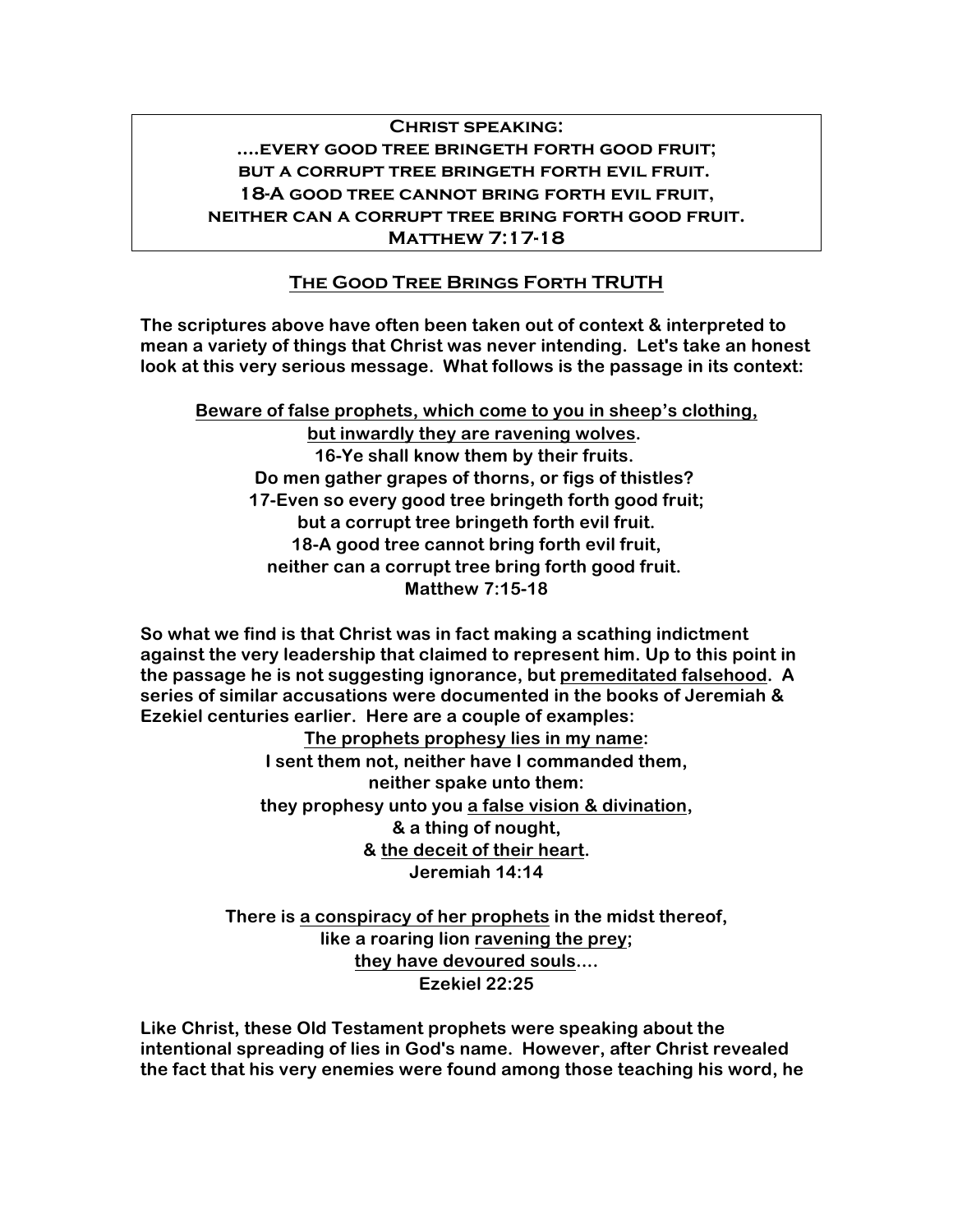**went on to a separate but related topic. Let's continue along, still in Matthew chapter 7:**

### **20-Wherefore by their fruits ye shall know them. 21-Not every one that saith unto me, Lord, Lord, shall enter into the kingdom of heaven; but he that doeth the will of my Father which is in heaven. Matthew 7:20-21**

**This part of the chapter is not only shocking. It's TRAGIC! Here Christ has shifted his focus off of those who KNOWINGLY prophesied & spoke lies to God's people. Now he's condemning those who not only believed the lies, but imitated & ignorantly perpetuated the lies themselves. This passage unequivocally states that many believers, both in & outside of leadership positions, are completely & unknowingly out of alignment with God's will. What's more—they don't even understand the fact that they were probably never really saved at all! If we continue reading the passage, the tragedy only accelerates:**

**22-Many will say to me in that day, Lord, Lord, have we not prophesied in thy name? & in thy name have cast out devils? & in thy name done many wonderful works? 23-And then will I profess unto them, I never knew you: depart from me, ye that work iniquity. Matthew 7:22-23**

**This portion illustrates very succinctly what I tried to explain in my letter entitled 'The Hidden Agenda'--the fact that believers often fail to remember that not all 'miracles' are of God Jehovah. The reality is that many in the Christian community assume their salvation based on the many 'blessings' they receive. They fail to grapple with the very real threat of seductive satanic miracles designed to lure God's people onto the wide path towards destruction. Rather, they presume to stand centered under the full protection of God's authority while they exhibit little or no regard for living according to His commandments. You can see in Matthew 7:22 that even many who believed they were chosen prophets of God had actually been doing the bidding of the enemy all along. Again, this unwitting participation in advancing the satanic agenda is an issue that we find recorded in the books of Jeremiah & Ezekiel:**

> **20-I have not sent these prophets, yet they ran: I have not spoken to them yet they prophesied. 25-I have heard what the prophets said, that prophesy lies in my name, saying, I have dreamed, I have dreamed. Jeremiah 23:20,25**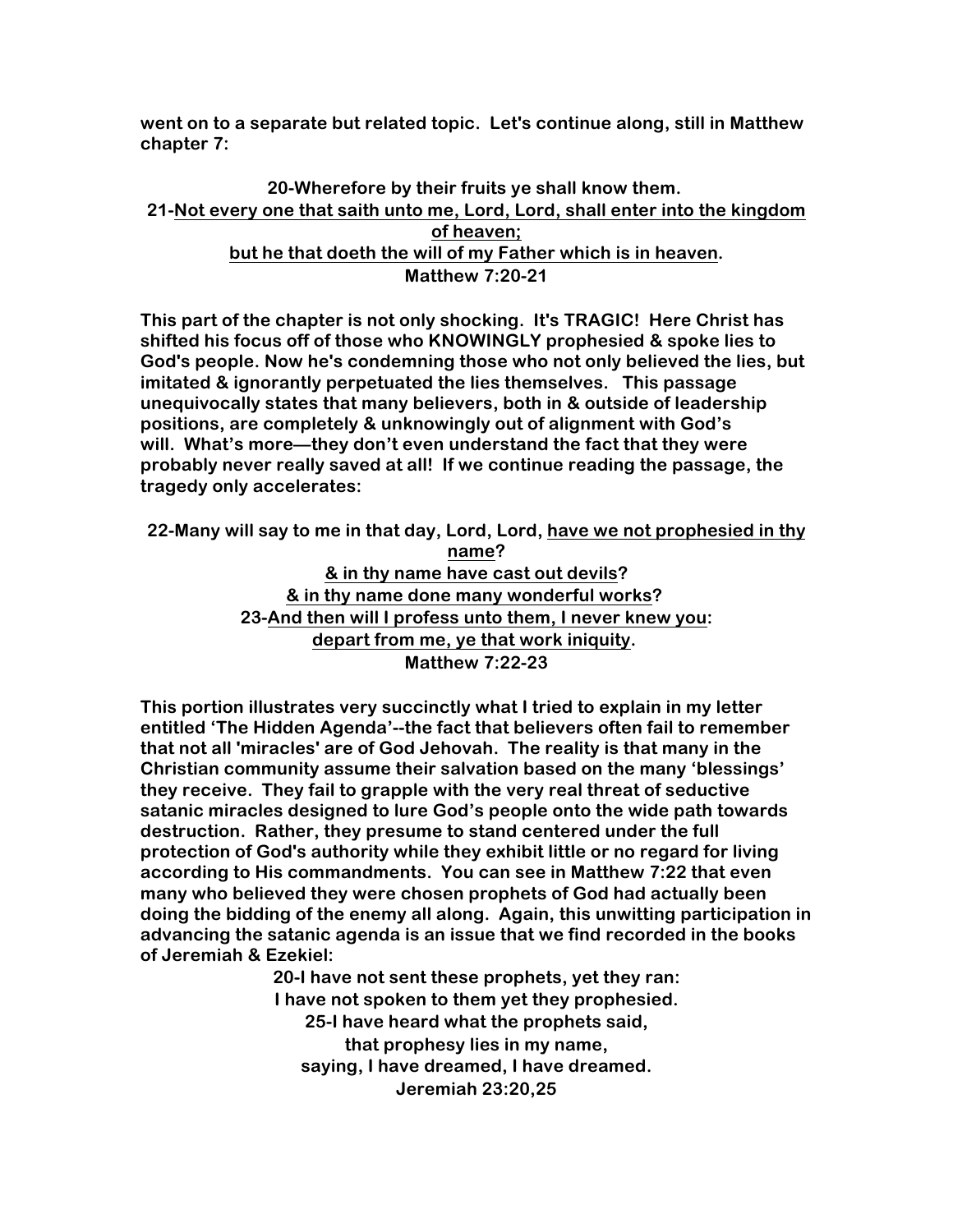**The prophet that hath a dream, let him tell a dream; & he that hath my word, let him speak my word faithfully. What is the chaff to the wheat? saith the LORD. Jeremiah 23:28**

**Thus saith the Lord God; Woe unto the foolish prophets, that follow their own spirit & have seen nothing! 6-They have seen vanity & lying divination, saying, The LORD saith: & the LORD hath not sent them: & they have made others to hope... Ezekiel 13:3,6**

**These last verses are speaking woe to foolish prophets who sinned in ignorance. This is what the bible has to say about such sins: And if a soul sin, & commit any of these things which are forbidden to be done by the commandment of the LORD; though he wist it not, yet is he guilty, & shall bear his iniquity. Leviticus 5:17**

**The 3rd commandment reads: Thou shalt not take the name of the Lord thy God in vain; for the Lord will not hold him guiltless that taketh his name in vain. Exodus 20:7**

**Clearly, failing to represent God or to represent Him properly is an egregious sin. The scripture from Leviticus states plainly that ignorance does not provide exemption from culpability, nor should it. Misrepresenting God & His will jeopardizes souls. Even Moses had to learn the seriousness of God's perspective on this issue when he struck Mount Horeb with his rod to bring forth water but failed to give God the glory in front of the congregation. It was a difficult day for Moses because it was the day his sister Miriam died. Nevertheless, God did not excuse the omission & it was for this reason alone that Moses was not permitted to enter the promised land. Thankfully today we have an advocate in heaven. However, there can be no forgiveness without an understanding of the seriousness of the crime & that can only come through serious bible study.**

**In other writings I've expressed my belief that the 'in-between' Christian can to more damage to God's ministry than can the atheist & will incur the greater wrath. Why? The atheist doesn't claim to know or represent God on any level. The prospective convert isn't looking to an atheist to explain**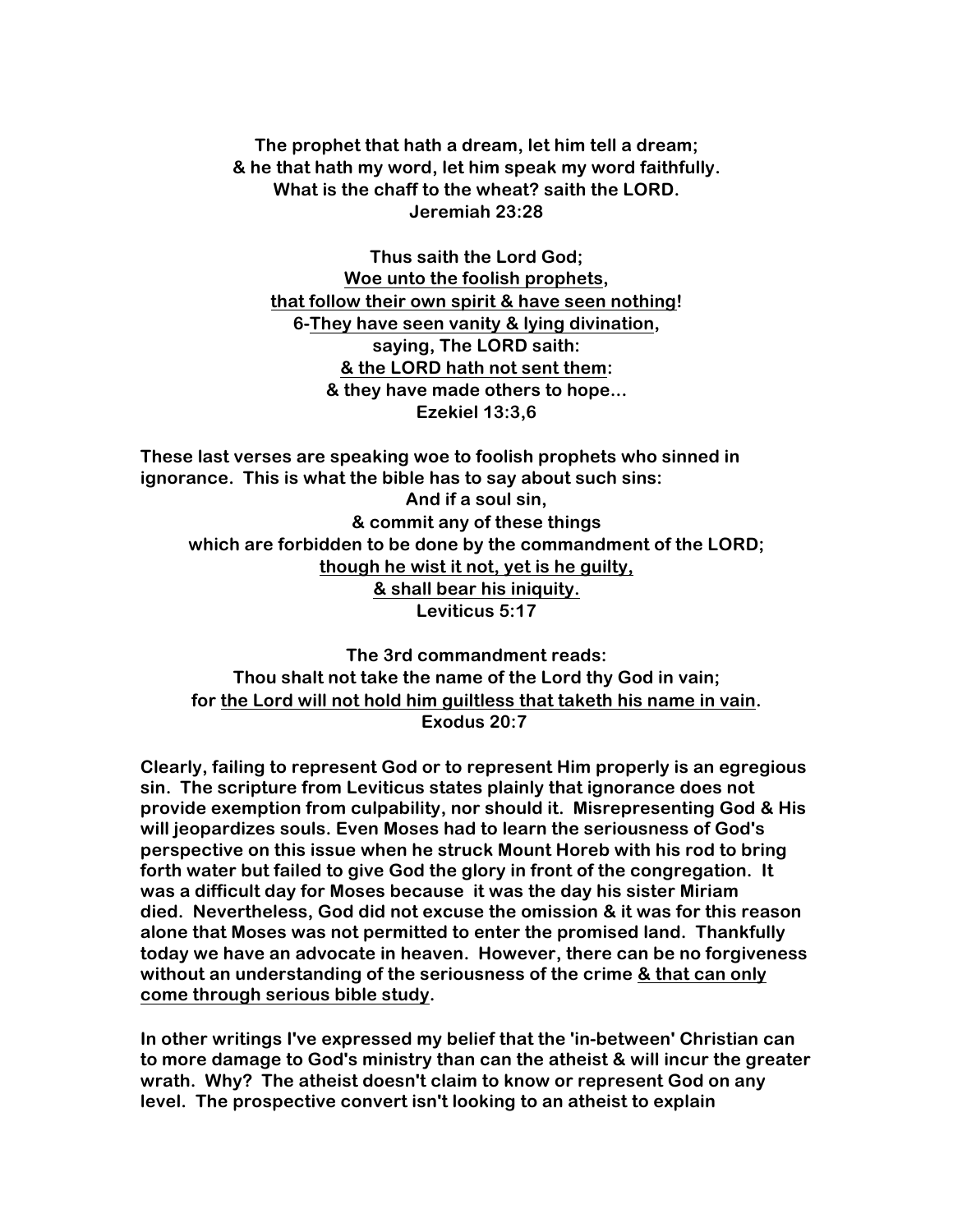**God. Rather, it's the confused Christian that is most likely to prevent other souls from finding true salvation as well as corrupting the vision of those who already started on the path.**

**When I use 'in-between' in this context, I'm not necessarily referring to someone who is without passion for God. Rather, I am speaking about the Christian who is unaware of the fact that true Christianity is rarely practiced in the churches of today, that what is being practiced is an amalgamation of authentic Christianity with a heavy dose of pagan practice. In fact, they are unaware that pagan influence constitutes the greater portion of the current faith. This is what Paul had to say about the danger of embracing a false doctrine:**

**But I fear, lest by any means, as the serpent beguiled Eve through his subtilty, so your minds should be corrupted from the simplicity that is in Christ. 4-For if he that cometh preacheth another Jesus, whom we have not preached, or if ye receive another spirit, which ye have not received, or another gospel, which ye have not accepted, ye might well bear with him. 2Corinthians 11:3-4**

**Both the books of Daniel & Revelation, speak of the Satanic 'little horn' that most of the earth would worship in the latter day period. It is written that this little horn would have great power to seduce & destroy the souls of many. This is what Daniel has to say:**

**I beheld, & the same horn made war with the saints, & prevailed against them; 22-Until the Ancient of days (Christ) came, & judgment was given to the saints of the most High; & the time came that the saints possessed the kingdom. 25-And he shall speak great words against the most high, & shall war out the saints of the most High, & think to change times & laws..... Daniel 7:21-22,25**

**And this is what Ezekiel had to say about false leadership:**

#### **Her priests have violated my law,**

**& have profaned mine holy things: they have put no difference between the holy & profane, neither have they shewed difference between the unclean & the clean, & have hid their eyes from my sabbaths, & I am profaned among them.**